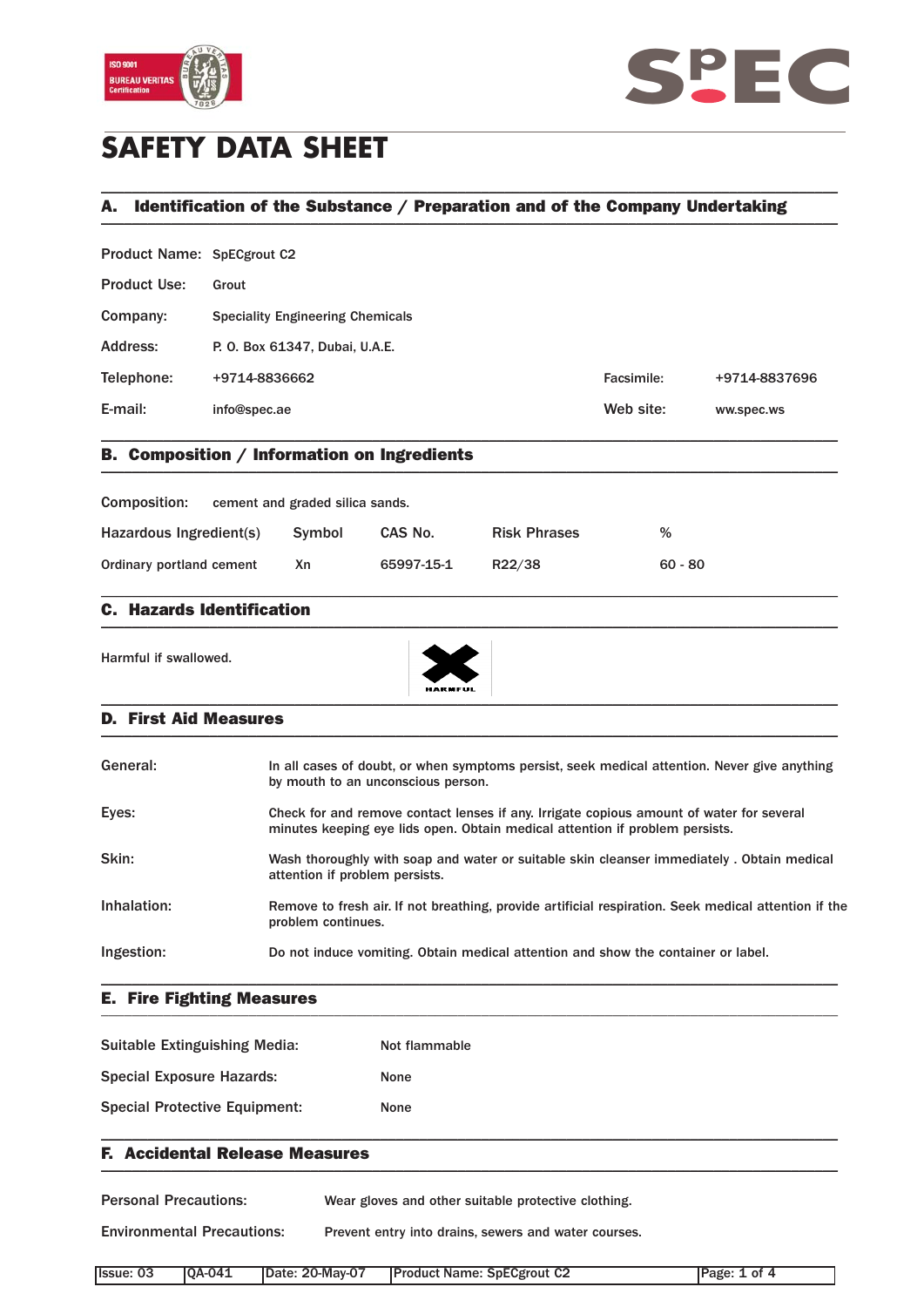Decontamination Procedures: Gather into containers. Avoid the formation of dust in atmosphere. Residues may be flushed to drain with large volume of water.

### G. Handling and Storage \_\_\_\_\_\_\_\_\_\_\_\_\_\_\_\_\_\_\_\_\_\_\_\_\_\_\_\_\_\_\_\_\_\_\_\_\_\_\_\_\_\_\_\_\_\_\_\_\_\_\_\_\_\_\_\_\_\_\_\_\_\_\_\_\_\_\_\_\_\_\_\_\_\_\_\_\_\_\_\_\_\_\_\_\_\_\_\_\_\_\_\_\_\_\_

| Handling:        | Avoid creating dust. Use eye/face protection. Ensure adequate ventilation. |
|------------------|----------------------------------------------------------------------------|
| Storage:         | Store in cool dry and cool area.                                           |
| Decontamination: | Gather into containers. Avoid formation of dust in atmosphere.             |

\_\_\_\_\_\_\_\_\_\_\_\_\_\_\_\_\_\_\_\_\_\_\_\_\_\_\_\_\_\_\_\_\_\_\_\_\_\_\_\_\_\_\_\_\_\_\_\_\_\_\_\_\_\_\_\_\_\_\_\_\_\_\_\_\_\_\_\_\_\_\_\_\_\_\_\_\_\_\_\_\_\_\_\_\_\_\_\_\_\_\_\_\_\_\_

\_\_\_\_\_\_\_\_\_\_\_\_\_\_\_\_\_\_\_\_\_\_\_\_\_\_\_\_\_\_\_\_\_\_\_\_\_\_\_\_\_\_\_\_\_\_\_\_\_\_\_\_\_\_\_\_\_\_\_\_\_\_\_\_\_\_\_\_\_\_\_\_\_\_\_\_\_\_\_\_\_\_\_\_\_\_\_\_\_\_\_\_\_\_\_

### H. Exposure Controls / Personal Protection \_\_\_\_\_\_\_\_\_\_\_\_\_\_\_\_\_\_\_\_\_\_\_\_\_\_\_\_\_\_\_\_\_\_\_\_\_\_\_\_\_\_\_\_\_\_\_\_\_\_\_\_\_\_\_\_\_\_\_\_\_\_\_\_\_\_\_\_\_\_\_\_\_\_\_\_\_\_\_\_\_\_\_\_\_\_\_\_\_\_\_\_\_\_\_

| Occupational Exposure Limits : None assigned                       |                                                               |                                    |                                                                                                                                                           |
|--------------------------------------------------------------------|---------------------------------------------------------------|------------------------------------|-----------------------------------------------------------------------------------------------------------------------------------------------------------|
| Substance                                                          | 8 Hour TWA                                                    | <b>STEL</b>                        | Source/Other Information                                                                                                                                  |
| Silica amorphous:<br>total inhalable dust<br>respirable dust       | 5 mgm $^{-3}$<br>3 mgm $^{-3}$                                |                                    | <b>EH 40</b>                                                                                                                                              |
| <b>Portland cement:</b><br>total inhalable dust<br>respirable dust | $10 \text{ mgm}$ <sup>3</sup><br>$5 \text{ mgm}$ <sup>3</sup> |                                    | <b>EH 40</b>                                                                                                                                              |
| <b>Engineering Control Measures:</b>                               |                                                               | protective equipment must be used. | Atmospheric levels of dust must be maintained within the Occupational Exposure<br>Standard. Where mechanical methods are inadequate, appropriate personal |

Personal Protective Equipment: Impervious gloves (eg PVC). Goggles. Approved dust mask.

### I. Physical and Chemical Properties \_\_\_\_\_\_\_\_\_\_\_\_\_\_\_\_\_\_\_\_\_\_\_\_\_\_\_\_\_\_\_\_\_\_\_\_\_\_\_\_\_\_\_\_\_\_\_\_\_\_\_\_\_\_\_\_\_\_\_\_\_\_\_\_\_\_\_\_\_\_\_\_\_\_\_\_\_\_\_\_\_\_\_\_\_\_\_\_\_\_\_\_\_\_\_

| <b>Physical State:</b>  | Solid-Powder             |
|-------------------------|--------------------------|
| Colour:                 | Grey                     |
| Odour:                  | $\overline{\phantom{a}}$ |
| Flash Point °C:         | $\overline{\phantom{a}}$ |
| <b>SG/Bulk Density:</b> | 1650 $kg/m^3$            |
| Solubility:             | Insoluble                |
|                         |                          |

\_\_\_\_\_\_\_\_\_\_\_\_\_\_\_\_\_\_\_\_\_\_\_\_\_\_\_\_\_\_\_\_\_\_\_\_\_\_\_\_\_\_\_\_\_\_\_\_\_\_\_\_\_\_\_\_\_\_\_\_\_\_\_\_\_\_\_\_\_\_\_\_\_\_\_\_\_\_\_\_\_\_\_\_\_\_\_\_\_\_\_\_\_\_\_

#### J. Stability and Reactivity  $\blacksquare$

| Stability:                        | Stable under recommended conditions.       |
|-----------------------------------|--------------------------------------------|
| Conditions to avoid:              | Exposure to air. Contamination with water. |
| Materials to avoid:               | None.                                      |
| Hazardous decomposition products: | None.                                      |
|                                   |                                            |

### K. Toxicological Information \_\_\_\_\_\_\_\_\_\_\_\_\_\_\_\_\_\_\_\_\_\_\_\_\_\_\_\_\_\_\_\_\_\_\_\_\_\_\_\_\_\_\_\_\_\_\_\_\_\_\_\_\_\_\_\_\_\_\_\_\_\_\_\_\_\_\_\_\_\_\_\_\_\_\_\_\_\_\_\_\_\_\_\_\_\_\_\_\_\_\_\_\_\_\_

Cement, cementitious grouts and mortars are known to cause both irritant and allergic contact dermatitis. Causes burns when wet.

Harmful by inhalation and if swallowed.

| Issue: 03 | <b>OA-041</b> | IDate: 20-Mav-07 | <b>Product Name: SpECgrout C2</b> | Page: 2 of 4 |
|-----------|---------------|------------------|-----------------------------------|--------------|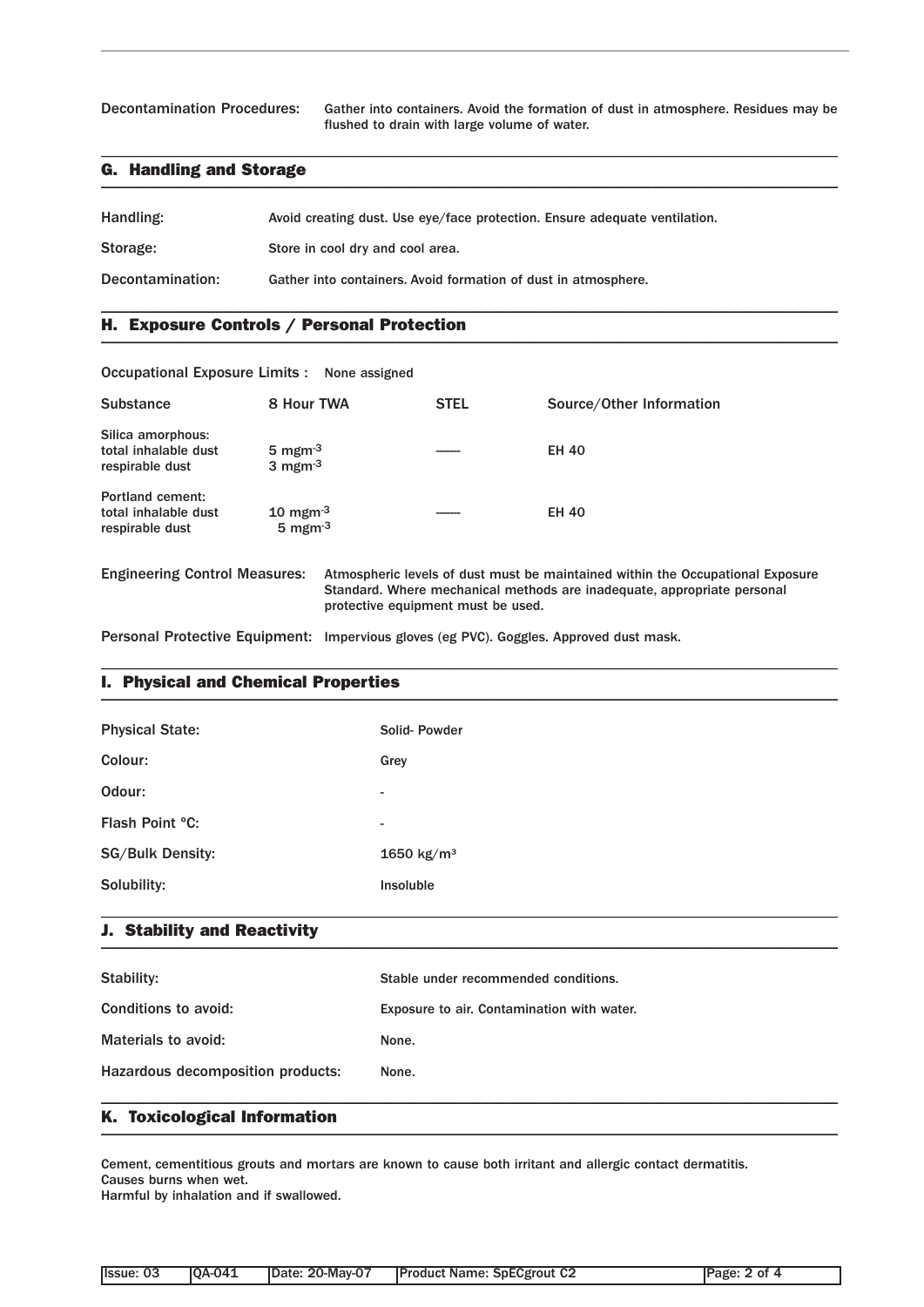#### L. Ecological Information \_\_\_\_\_\_\_\_\_\_\_\_\_\_\_\_\_\_\_\_\_\_\_\_\_\_\_\_\_\_\_\_\_\_\_\_\_\_\_\_\_\_\_\_\_\_\_\_\_\_\_\_\_\_\_\_\_\_\_\_\_\_\_\_\_\_\_\_\_\_\_\_\_\_\_\_\_\_\_\_\_\_\_\_\_\_\_\_\_\_\_\_\_\_\_

When used and disposed as intended, no adverse environmental effects are foreseen. Expected to be not readily biodegradable. Bio-accumulative potential and ecotoxicity are not determined.

\_\_\_\_\_\_\_\_\_\_\_\_\_\_\_\_\_\_\_\_\_\_\_\_\_\_\_\_\_\_\_\_\_\_\_\_\_\_\_\_\_\_\_\_\_\_\_\_\_\_\_\_\_\_\_\_\_\_\_\_\_\_\_\_\_\_\_\_\_\_\_\_\_\_\_\_\_\_\_\_\_\_\_\_\_\_\_\_\_\_\_\_\_\_\_

\_\_\_\_\_\_\_\_\_\_\_\_\_\_\_\_\_\_\_\_\_\_\_\_\_\_\_\_\_\_\_\_\_\_\_\_\_\_\_\_\_\_\_\_\_\_\_\_\_\_\_\_\_\_\_\_\_\_\_\_\_\_\_\_\_\_\_\_\_\_\_\_\_\_\_\_\_\_\_\_\_\_\_\_\_\_\_\_\_\_\_\_\_\_\_

\_\_\_\_\_\_\_\_\_\_\_\_\_\_\_\_\_\_\_\_\_\_\_\_\_\_\_\_\_\_\_\_\_\_\_\_\_\_\_\_\_\_\_\_\_\_\_\_\_\_\_\_\_\_\_\_\_\_\_\_\_\_\_\_\_\_\_\_\_\_\_\_\_\_\_\_\_\_\_\_\_\_\_\_\_\_\_\_\_\_\_\_\_\_\_

#### M. Disposal Considerations \_\_\_\_\_\_\_\_\_\_\_\_\_\_\_\_\_\_\_\_\_\_\_\_\_\_\_\_\_\_\_\_\_\_\_\_\_\_\_\_\_\_\_\_\_\_\_\_\_\_\_\_\_\_\_\_\_\_\_\_\_\_\_\_\_\_\_\_\_\_\_\_\_\_\_\_\_\_\_\_\_\_\_\_\_\_\_\_\_\_\_\_\_\_\_

Disposal must be in accordance with local and national legislation.

Do not allow to enter into drains or watercourses. Material and container must be disposed as hazardous waste.

### N. Transport Information \_\_\_\_\_\_\_\_\_\_\_\_\_\_\_\_\_\_\_\_\_\_\_\_\_\_\_\_\_\_\_\_\_\_\_\_\_\_\_\_\_\_\_\_\_\_\_\_\_\_\_\_\_\_\_\_\_\_\_\_\_\_\_\_\_\_\_\_\_\_\_\_\_\_\_\_\_\_\_\_\_\_\_\_\_\_\_\_\_\_\_\_\_\_\_

| <b>Proper Shipping name:</b>  | Cement powder            |                                            |    |
|-------------------------------|--------------------------|--------------------------------------------|----|
| <b>UN Number:</b>             |                          | Not classified as hazardous for transport. |    |
| Class:                        |                          |                                            |    |
| Subsidiary risk:              | $\overline{\phantom{a}}$ |                                            |    |
| Packaging group:              | $\overline{a}$           |                                            |    |
| Label:                        | ۰.                       |                                            |    |
| <b>Additional information</b> |                          |                                            |    |
| <b>ADR-HIN:</b>               | $\overline{a}$           |                                            |    |
| <b>IMDG-EMS:</b>              | -                        | <b>Marine Pollutant:</b>                   | No |
| IMO:                          |                          |                                            |    |

\_\_\_\_\_\_\_\_\_\_\_\_\_\_\_\_\_\_\_\_\_\_\_\_\_\_\_\_\_\_\_\_\_\_\_\_\_\_\_\_\_\_\_\_\_\_\_\_\_\_\_\_\_\_\_\_\_\_\_\_\_\_\_\_\_\_\_\_\_\_\_\_\_\_\_\_\_\_\_\_\_\_\_\_\_\_\_\_\_\_\_\_\_\_\_

### O. Regulatory Information \_\_\_\_\_\_\_\_\_\_\_\_\_\_\_\_\_\_\_\_\_\_\_\_\_\_\_\_\_\_\_\_\_\_\_\_\_\_\_\_\_\_\_\_\_\_\_\_\_\_\_\_\_\_\_\_\_\_\_\_\_\_\_\_\_\_\_\_\_\_\_\_\_\_\_\_\_\_\_\_\_\_\_\_\_\_\_\_\_\_\_\_\_\_\_

| <b>EU Regulations:</b>        | The product is labeled as follows, in accordance with local regulations.                                                                                                                                                                                                                             |
|-------------------------------|------------------------------------------------------------------------------------------------------------------------------------------------------------------------------------------------------------------------------------------------------------------------------------------------------|
| Hazard Symbol(s):             | Xn                                                                                                                                                                                                                                                                                                   |
| Contains:                     | <b>OPC</b>                                                                                                                                                                                                                                                                                           |
| <b>Risk Phrases:</b>          | R22 - Harmful if swallowed.<br>R36 - Irritating to eyes.                                                                                                                                                                                                                                             |
| <b>Safety Phrases:</b>        | S36 - Wear suitable protective clothing.<br>S39 - Wear eye/face protection.                                                                                                                                                                                                                          |
| <b>EC Directives:</b>         | Dangerous Substances Directive, 67/548/EEC and adaptations.<br>Dangerous Preparation Directive, 88/379/EEC.<br>Safety Data Sheets Directive, 91/155/EEC.                                                                                                                                             |
| <b>Statutory Instruments:</b> | Chemicals (Hazard Information and Packaging) Regs. 1993 (SI 1746).<br>Control of Substances Hazardous to Health Regs. 1988 (SI 1657).<br>Health and Safety at Work, etc. Act 1974.<br>Environmental Protection Act 1990.<br>Highly Flammable Liquids & Liquefied Petroleum Gases Regs. 1972 (SI 917) |
| <b>Codes of Practice:</b>     | Waste Management. The Duty of Care.<br>Operational Provisions of the Road Traffic (Carriage of Dangerous Substances in<br>packagesetc.) Regs. 1986(COP17)                                                                                                                                            |
| <b>Guidance Notes:</b>        | Occupational skin diseases: health and safety precautions (EH 26).<br>Storage of packaged dangerous substances [HS(G)71].<br>The storage of highly flammable liquids (CS 2).                                                                                                                         |

The above publications are available from HMSO.

| Ilssue: 03 | <b>IOA-041</b> | Date: 20-May-07 | <b>Product Name: SpECgrout C2</b> | Page: 2 of 4 |
|------------|----------------|-----------------|-----------------------------------|--------------|
|            |                |                 |                                   |              |